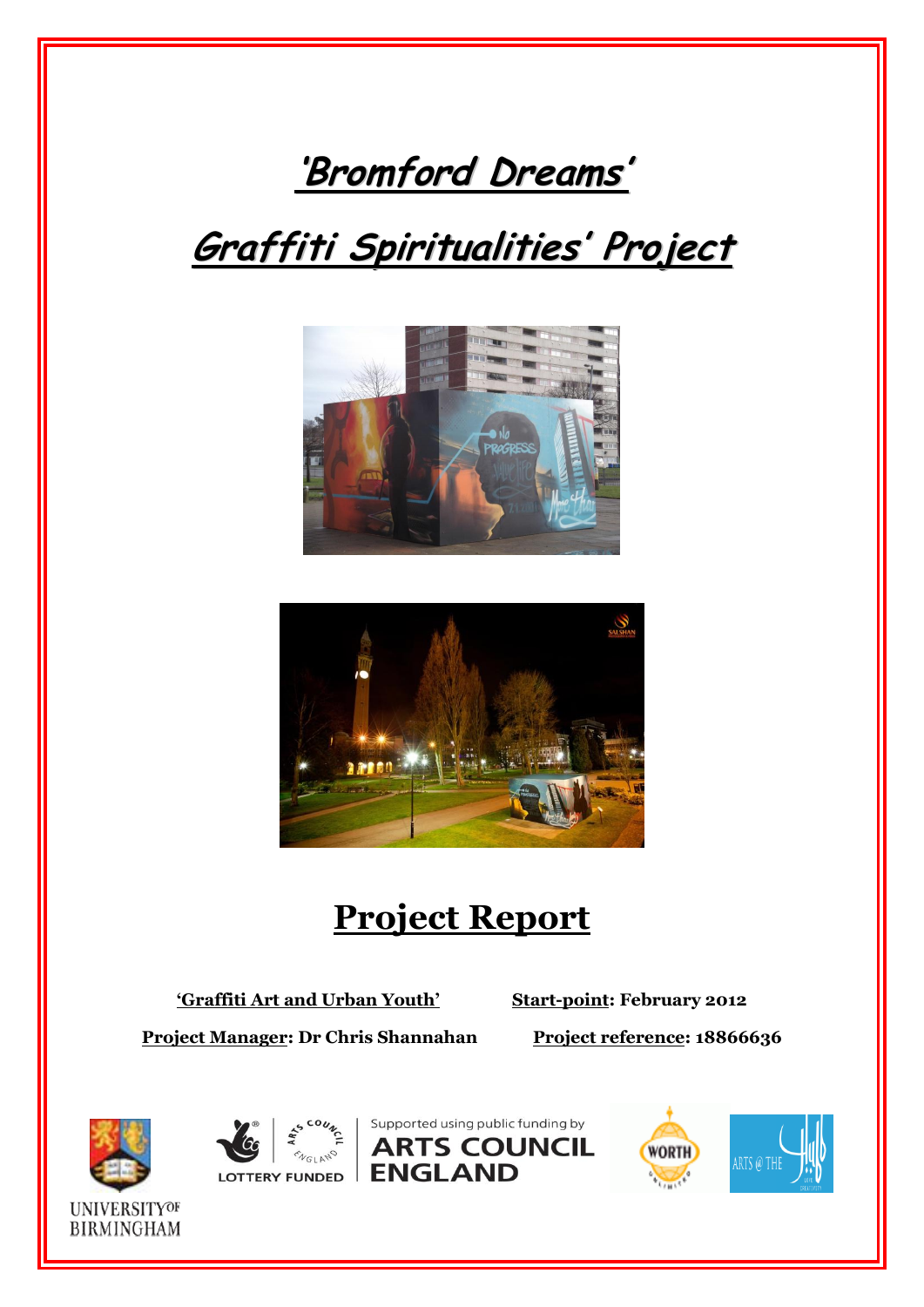### **Introduction**

The 'Bromford Dreams' graffiti art and urban youth spiritualities project arises from my work as a Research Fellow in Urban Theology at the University of Birmingham. It provides the conclusion to my two year research project exploring the impact that social exclusion has on the ways in which 16-24 year old young men on the Bromford estate in east Birmingham think and talk about identity and meaning.

The week long graffiti art project on the Bromford estate aimed to use the arts to provide opportunities for unemployed young men in relation to:



A further subsidiary set of project aims were to –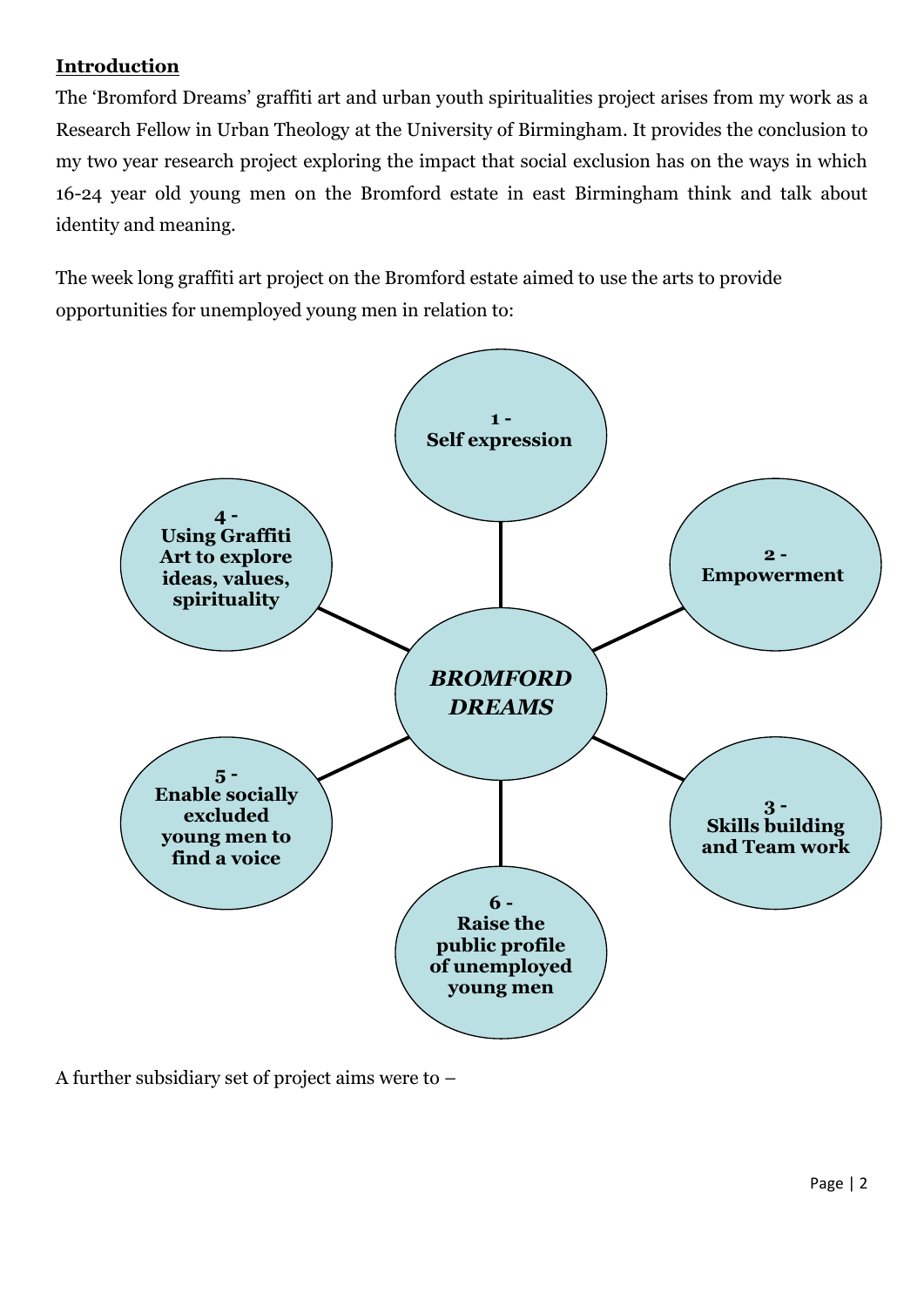- 1. Provide opportunities for the young men to perform their own rap music live when the mural was unveiled at the end of the project.
- 2. Develop a future rap music based initiative leading to the recording of an urban music C.D arising from the experience of young unemployed men in Bromford.
- 3. Use the project to aid the development of a resource book/pack/web site aimed at faith/community/third sector organisations working with similar groups of young men in other comparable urban contexts.
- 4. Use the creative 'data' from the project as the basis for a projected book on graffiti art and youth spiritualities co-authored by myself, Mohammed 'aerosol' Ali and the young men taking part in the project.
- 5. Draw on the 'data' to inform future research projects using the arts to engage with young men in urban contexts.
- 6. Draw on the 'data' with a view to writing a series of articles for journals and blog posts arising from the project.

## **The Project as it Unfolded**

The Bromford Dreams project ran from Monday 13th February – Saturday 18th February 2012. Following planning on Monday 13th February an initial workshop was held at 'The Hub' youth centre in Bromford before the young men visited Mohammed Ali's gallery in the Muslim majority community of Sparkbrook, took part in a workshop he led, shared food in a Halal restaurant and visited a Mosque (a first for all of the group) on Tuesday 14th February. Arising from this 'exposure' day Wednesday 15th February was devoted to a series of brainstorming and design workshops in Bromford within which the young men discussed then mapped out the design of the cube. On this day a BBC film crew filmed the beginning of the painting process, interviewed some of the young men, Chris Shannahan, the youth worker Paul Wright and the artist Mohammed Ali. This report was aired on BBC Midlands Today on Wednesday 15<sup>th</sup> February to an audience of approximately 600,000 (see 'Outcomes' at the end of this report) and was supplemented by an online BBC News article based on an interview with Chris Shannahan and one of the young men involved in the project. On Wednesday 15th February the young men built the cube and began to prepare it for painting:



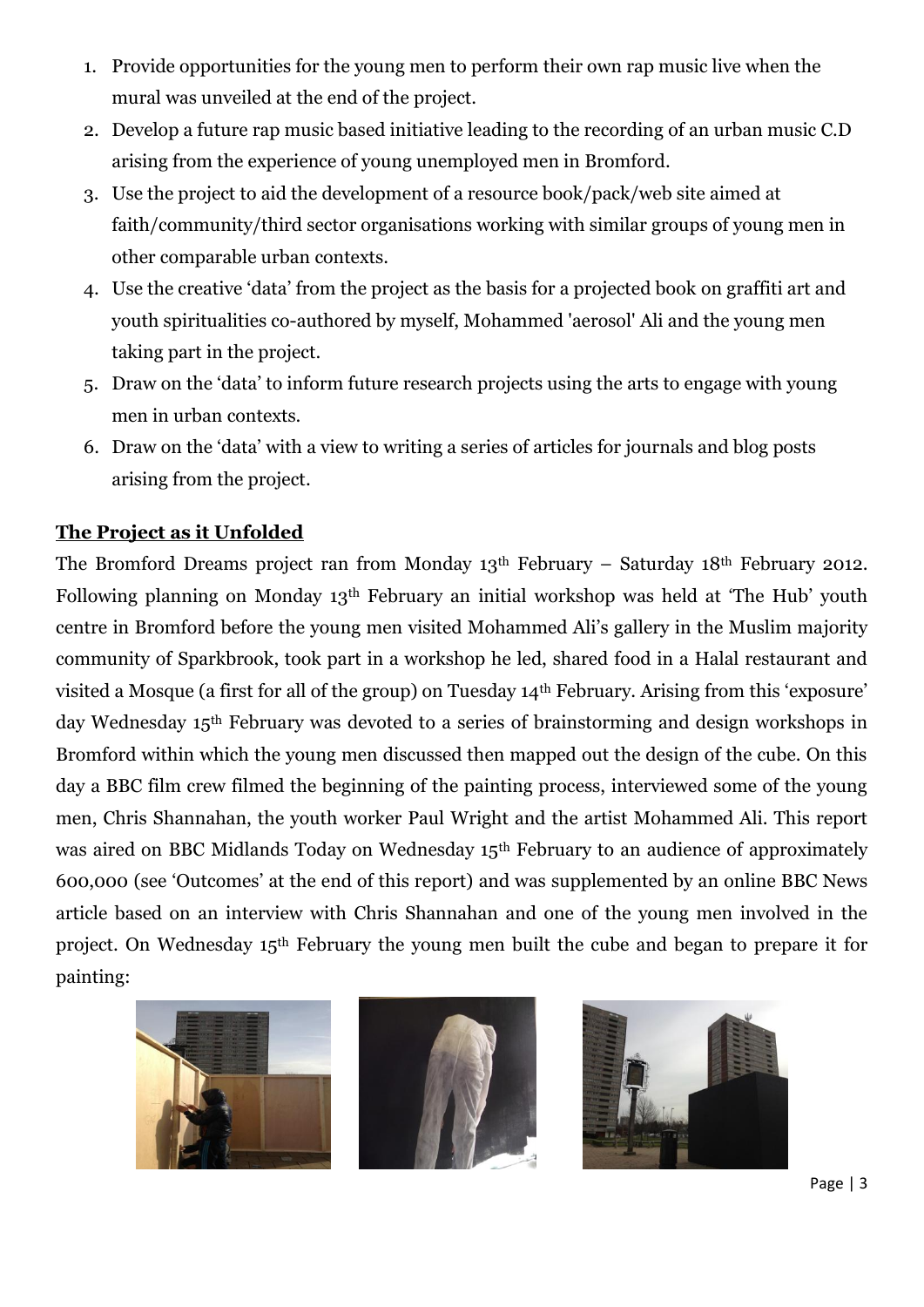During Thursday 16th and Friday 17th the young men worked alongside the artist Mohammed Ali to paint their 'Bromford Dreams' design onto the Cube:



The young men worked together as a team developing new skills and sharing the following tasks – building the cube, preparing the design, painting the design and liaising with the BBC TV reporter from BBC Midlands Today. The design itself drew upon their experience of social exclusion, the attitudes they felt people had towards young men on council estates, a strong rootedness in the Bromford, a clear resistance to English Defence League activism and propaganda on the estate and a 'post-religious' spirituality characterised by hope and resistance. The young themselves all agreed that the Cube needed to reflect what they felt was the importance of prayer and solidarity and their refusal to remain trapped by negative stereotypes as well as their sense of powerlessness and their experience of unemployment and life in a neglected urban community. The four faces of the Cube reflected this:



(Images of power/powerlessness, violence, relationships with the police and the destruction of the car industry locally – formally the largest employer in the area)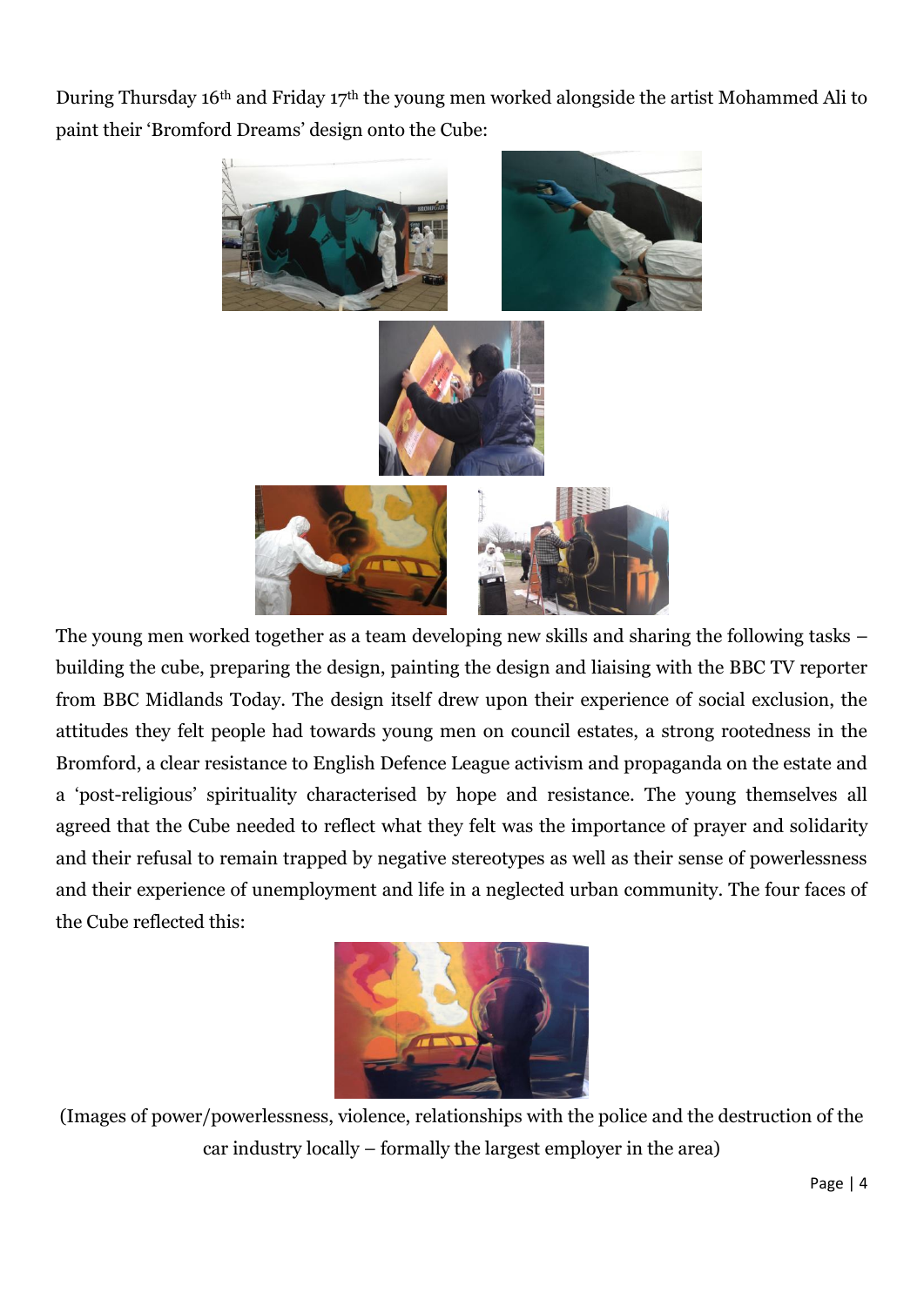

(The sense expressed by the young men of being 'trapped' by negative stereotypes attached to 'urban youth'. The bars however do not surround the silhouetted figure - he has used his art to break free)



(The young men clearly articulated what they felt was the importance of prayer. This was not tied to any specific religious tradition. The Muslim and the Christian figure were placed back to back but joined to symbolise solidarity and resistance to the activism of the English Defence League)



(This side of the cube reflect the rootedness of the young men in Bromford – one of the eight tower blocks from the estate and the M6 motorway flyover – The date 7.1.2001 represents the date on which a young man was killed on the estate whilst running from the police. The story provides a uniting metaphor for young adults on the estate. The fish represents the young man's love of fishing but also the ancient Christian symbol 'ICTHUS')



The young men also spoke of the need to place their own experience and values on the Cube in short pithy statements, some of which were drawn from their own rap music tracks. Phrases such as those below reflect the thoughtfulness of the young men involved in the project -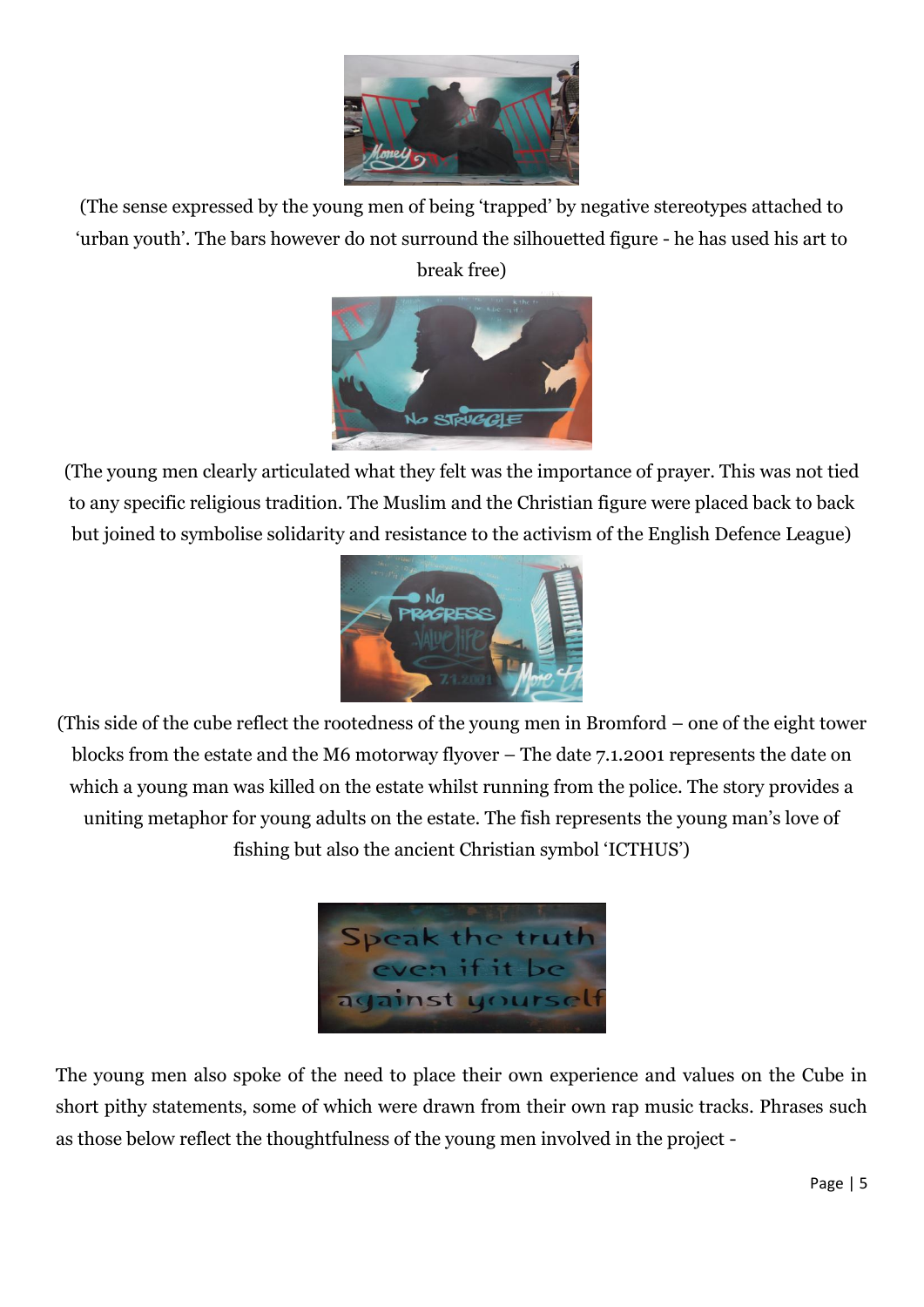- 'No Struggle No Progress'
- 'More than Money'
- 'Speak the Truth…'
- 'Love is the basis of Reality'
- 'Value Life'



During the painting process local residents spoke with the young men about their design, especially after the airing of the BBC TV Midlands Today report. Many were interested in the detailed imagery and wording on the cube, all of which was created by the young men and arose from their experience of growing up in Bromford. In particular the following images stimulated discussion -



(one of the tower blocks on the estate that was knocked down in 2011)



(handcuff broken open at one end and riot police officer)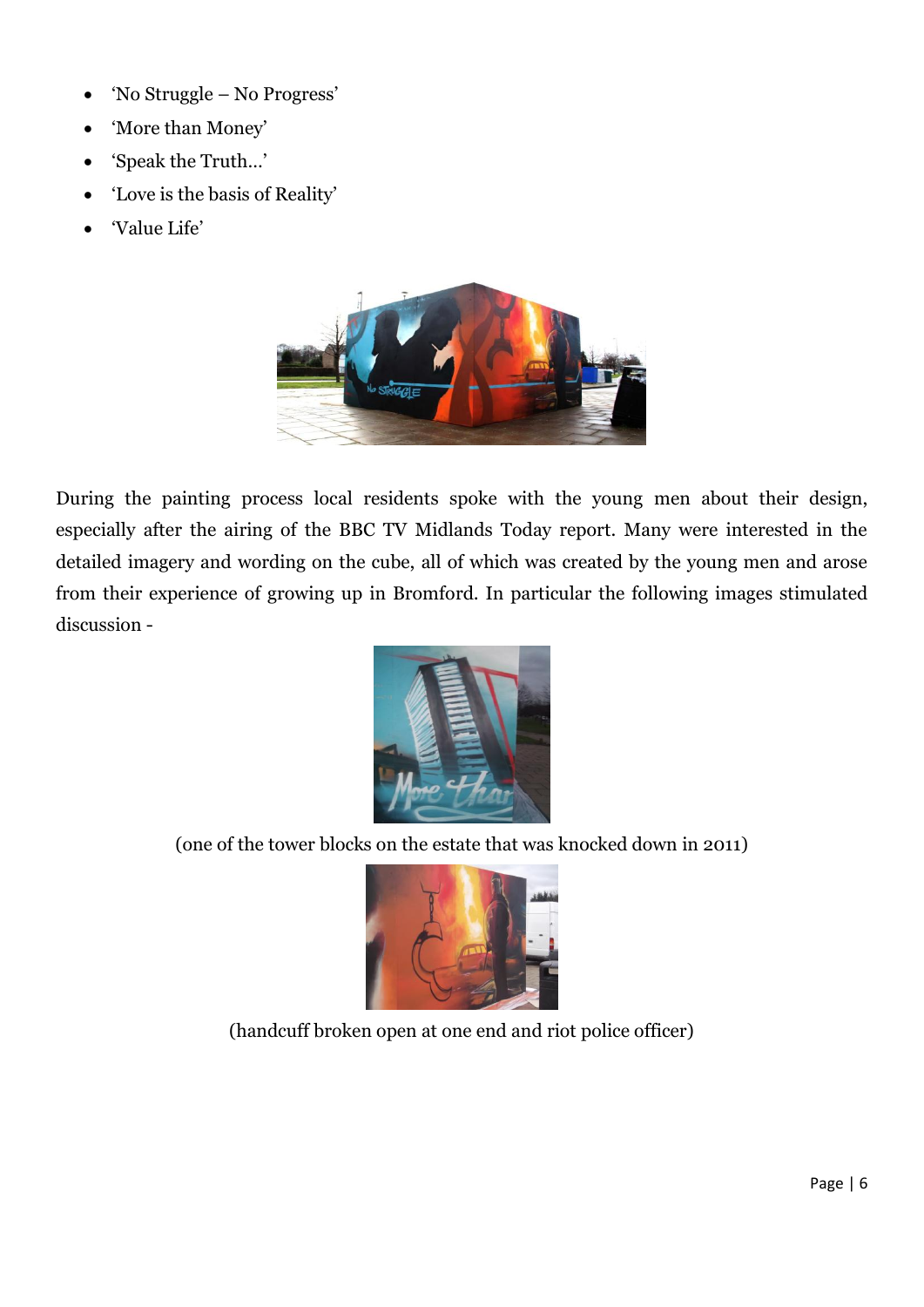

(a bunch of flowers laid on the side of the Cube commemorating the life of a young man killed on the estate on 7.1.2001 – the date painted on the Cube)



(Muslim and Christian in prayer joined together as a symbol of anti-racist solidarity)

On Saturday 18th February the Cube was unveiled at a community event on the estate attended by 40 people which was recorded by the University of Birmingham and placed on its web site – [http://www.birmingham.ac.uk/schools/ptr/departments/theologyandreligion/research/projects/](http://www.birmingham.ac.uk/schools/ptr/departments/theologyandreligion/research/projects/social-exclusion.aspx) [social-exclusion.aspx.](http://www.birmingham.ac.uk/schools/ptr/departments/theologyandreligion/research/projects/social-exclusion.aspx) Following its unveiling the Cube was displayed outside a local pub on the parade of shops at the heart of the Bromford estate from  $18<sup>th</sup>$  February –  $13<sup>th</sup>$  March.

#### **The Cube Goes On Tour…**

The Bromford estate is approximately 10 miles from the University of Birmingham and represents a very different face of the city. As a result of its ongoing commitment to widening participation the University of Birmingham was very keen to exhibit the Bromford Dreams cube on its campus to form a focal point for discussion and debate amongst students and staff on campus. It is difficult to measure this new audience that the Cube acquired. However there are approximately 25,000 students studying at the University from all over the UK, Europe, Asia, Africa and America. On 13th March 2012 the Bromford Dreams cube was brought to the University of Birmingham and will remain at the heart of the campus until June 2012. The Cube's arrival became a home page story on the web site of the University of Birmingham -

<http://www.birmingham.ac.uk/news/latest/2012/03/Campus-welcomes-cube-of-dreams.aspx>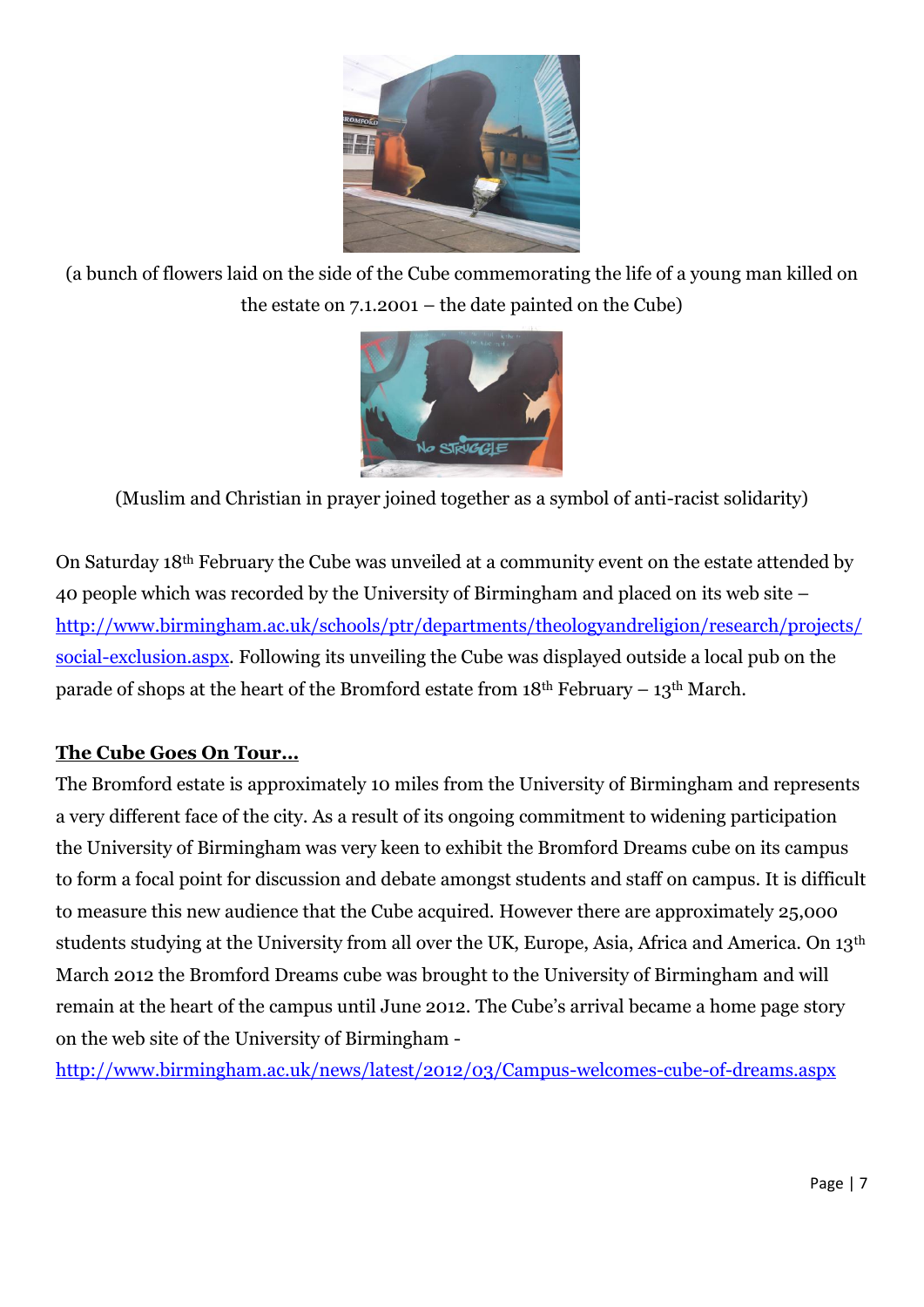

On 23rd March the Bromford Dreams cube was given a formal 'welcome' to the University of Birmingham. An open air event was held at which one of the young men from Bromford performed one of his own rap music tracks (Part of my life) written during the project. The track can be found here - [http://soundcloud.com/tek90121/part-ov-my-life-1.](http://soundcloud.com/tek90121/part-ov-my-life-1) Following the welcome event a seminar focusing on the Bromford Dreams project was run at which Chris Shannahan, the youth worker Paul Wright and the artist Mohammed Ali presented papers and another young man from Bromford offered a personal reflection on the project. The welcome and seminar day was attended by 45 people.

#### **Evaluation**

Informal daily feedback sessions were held every day during the project and Chris Shannahan, Paul Wright and Mohammed Ali met daily to assess progress in relation to the project aims. Further post-project assessment meetings have been held between Chris Shannahan, Paul Wright and Mohammed Ali.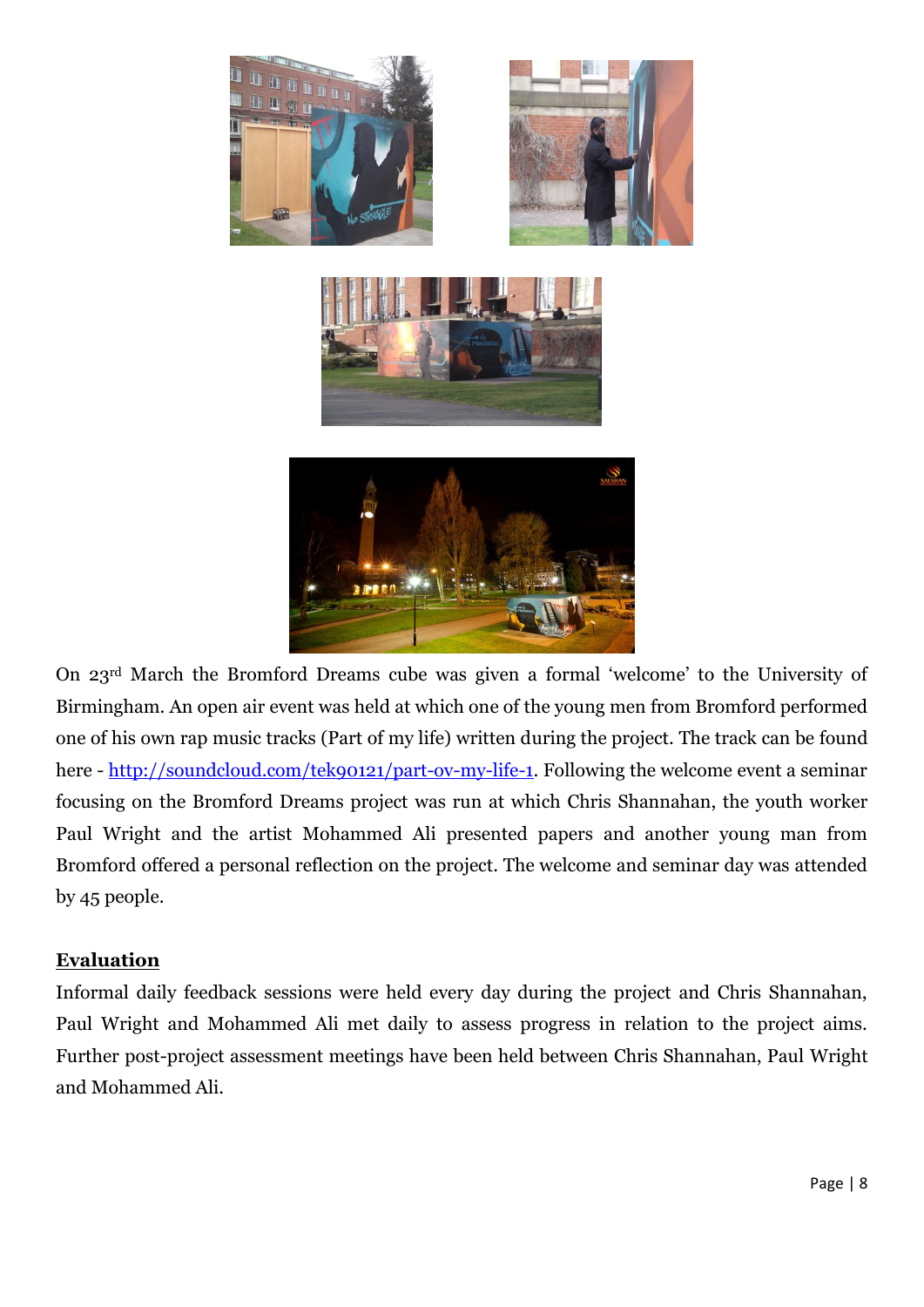#### **Project Outcomes**

#### **Achieved by March 2012**

- 1. Visit to 'The Hubb' Mohammed Ali's art gallery, Sparkbrook Birmingham.
- 2. Visit to Sparkhill Islamic Centre for the young men from Bromford (14th February 2012).
- 3. Bromford Dreams cube designed and painted by unemployed young men from Bromford.
- 4. Young men from Bromford perform their own rap music at an event held by the artist Mohammed Ali in his gallery in Sparkbrook (Sunday 19th February).
- 5. Bromford Dreams cube exhibited on Bromford estate ( $18<sup>th</sup>$  February  $13<sup>th</sup>$  March 2012)
- 6. BBC Midlands Today TV report<http://www.youtube.com/watch?v=VwB0t-JNmuI> (15th February).
- 7. Online coverage of BBC Midlands Today report [http://zomobo.net/Bromford,](http://zomobo.net/Bromford) [http://www.veengle.com/s/ali\\_pw.html,](http://www.veengle.com/s/ali_pw.html) [http://www.digplanet.com/wiki/Bromford,](http://www.digplanet.com/wiki/Bromford) [http://www.liveinstantnews.com/videos/video/VwB0t-JNmuI/BBC-News-Bromford-](http://www.liveinstantnews.com/videos/video/VwB0t-JNmuI/BBC-News-Bromford-Dreams-Cube-Feb-2012.html)[Dreams-Cube-Feb-2012.html](http://www.liveinstantnews.com/videos/video/VwB0t-JNmuI/BBC-News-Bromford-Dreams-Cube-Feb-2012.html)
- 8. BBC News online web site feature [http://www.bbc.co.uk/news/uk-england-birmingham-](http://www.bbc.co.uk/news/uk-england-birmingham-17043075)[17043075.](http://www.bbc.co.uk/news/uk-england-birmingham-17043075)
- 9. Online coverage of BBC News web site feature [http://www.ukwirednews.com/news.php/225611-Birminghams-Bromford-estate-inspires](http://www.ukwirednews.com/news.php/225611-Birminghams-Bromford-estate-inspires-dream-cube)[dream-cube](http://www.ukwirednews.com/news.php/225611-Birminghams-Bromford-estate-inspires-dream-cube)
- 10. Birmingham Mail article (15th February 2012).
- 11. Bromford Dreams Flickr photograph album (from February 2012) [http://www.flickr.com/photos/chrisshannahan/.](http://www.flickr.com/photos/chrisshannahan/)
- 12. Bromford Dreams web page on the University of Birmingham web site [http://www.birmingham.ac.uk/schools/ptr/departments/theologyandreligion/research/pr](http://www.birmingham.ac.uk/schools/ptr/departments/theologyandreligion/research/projects/social-exclusion.aspx) [ojects/social-exclusion.aspx.](http://www.birmingham.ac.uk/schools/ptr/departments/theologyandreligion/research/projects/social-exclusion.aspx)
- 13. Dr Chris Shannahan, Ideas Lab podcast (5th March 2012) University of Birmingham <http://www.birmingham.ac.uk/Audio/news/dr-chris-shannahan-podcast.mp3>
- 14. Ideas Lab podcast (5th March 2012) on i-tunes: [http://itunes.apple.com/gb/podcast/ideas](http://itunes.apple.com/gb/podcast/ideas-lab-predictor-podcast/id377208270)[lab-predictor-podcast/id377208270](http://itunes.apple.com/gb/podcast/ideas-lab-predictor-podcast/id377208270)
- 15. Bromford Dreams cube exhibited at centre of University of Birmingham campus (March-June 2012).
- 16. Bromford Dreams welcome event and seminar, University of Birmingham (23rd March 2012) – Podcasts of seminar presentations to follow.
- 17. Live performance at University of Birmingham of rap music written by unemployed young man from Bromford - <http://soundcloud.com/tek90121/part-ov-my-life-1> (23rd March 2012)
- 18. University of Birmingham web site, home page feature and picture (March 2012) [http://www.birmingham.ac.uk/news/latest/2012/03/Campus-welcomes-cube-of](http://www.birmingham.ac.uk/news/latest/2012/03/Campus-welcomes-cube-of-dreams.aspx)[dreams.aspx](http://www.birmingham.ac.uk/news/latest/2012/03/Campus-welcomes-cube-of-dreams.aspx)
- 19. Dr Chris Shannahan, Bromford Dreams column on the blog of the journal Political Theology (March 2012)<http://www.politicaltheology.com/blog/?p=1980>
- 20.Bromford Dreams feature on Birmingham Methodist District web site (March 2012) <http://www.birminghammethodist.org.uk/index.php?page=2&readmore=262>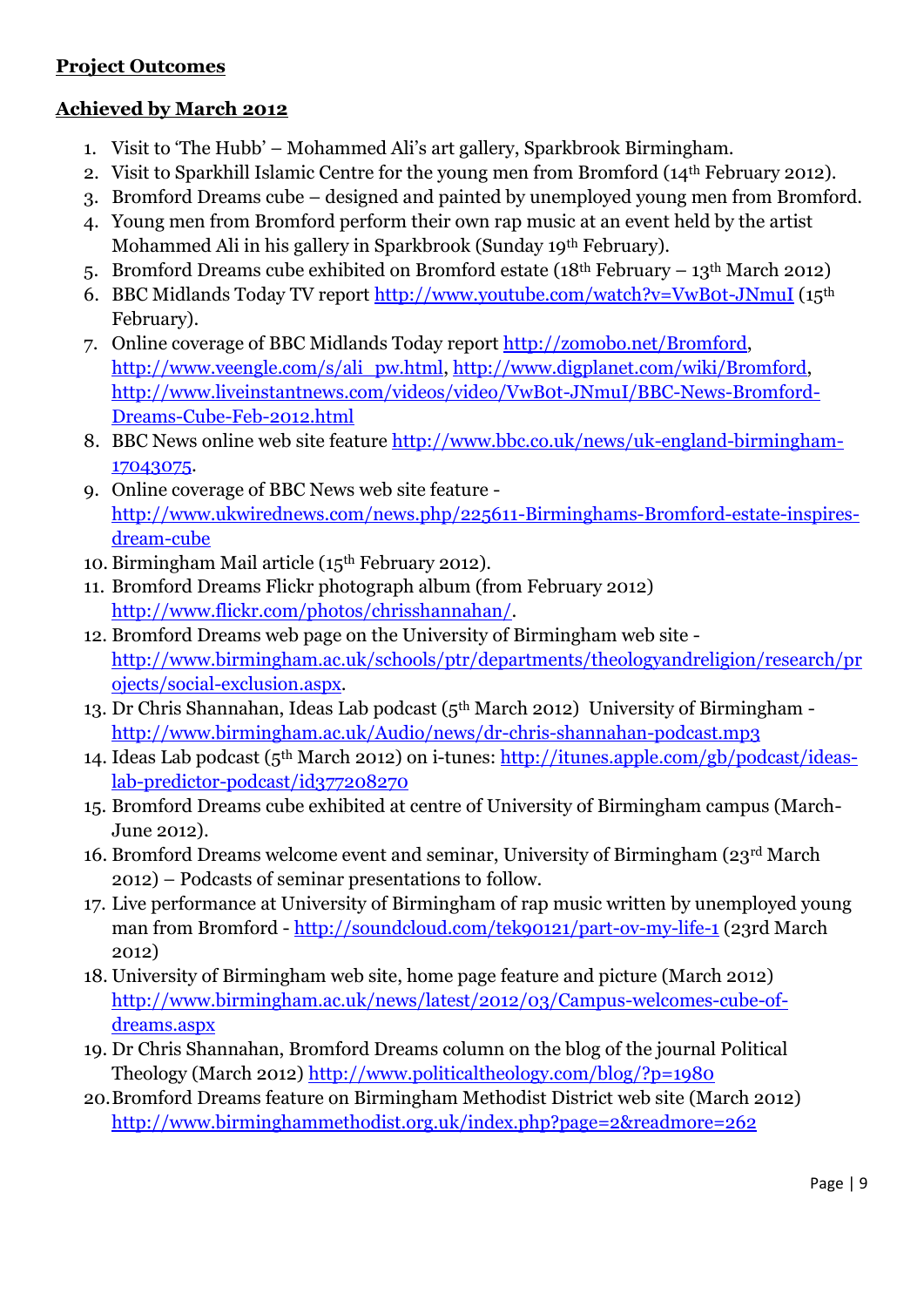21. Feature on Bromford Dreams in University of Birmingham Islamic Society, March 2012, issue 1.

#### **Projected to be achieved by September 2012**

- 1. 'Aerosol Icons' peer reviewed article to be published in journal Political Theology
- 2. Graffiti Spiritualities educational resource pack
- 3. 'Aerosol Icons….' Book project
- 4. Establishment of regular dialogue meetings between the young men and the M.P for Birmingham Hodge Hill (the Parliamentary constituency within which Bromford is sited)
- 5. Series of articles for The Guardian online 'Comment is Free'
- 6. Interview of artist Mohammed Ali on Radio WM ( $27<sup>th</sup> March 2012$ ) [http://www.mixcloud.com/aerosolarabic/bbc-wm-interview-with-mohammed-ali-on-bromford](http://www.mixcloud.com/aerosolarabic/bbc-wm-interview-with-mohammed-ali-on-bromford-cube/)[cube/](http://www.mixcloud.com/aerosolarabic/bbc-wm-interview-with-mohammed-ali-on-bromford-cube/)
- 7. Bromford Dreams feature in 'Buzz', University of Birmingham (April 2012)
- 8. Dr Chris Shannahan Workshop for student Ministers at Queens Ecumenical Theological Foundation (17th May 2012)
- 9. University of Birmingham Community Day workshop (10<sup>th</sup> June 2012)
- 10.Interview on Carl Chinn show Radio WM (10th June 2012)
- 11. Bromford Dreams seminar, Greenbelt Arts Festival (August 2012)
- 12. Follow up 'Bromford Dreamers' Music Project (summer 2012)

#### **Finance**

| <u>Income</u> |                            | <b>Expenditure</b>                  |
|---------------|----------------------------|-------------------------------------|
| £3,000        | (Arts Council England)     | £4,850 (Artist's fees) <sup>1</sup> |
| £1,500        | (University of Birmingham) | $£450$ (construction of Cube)       |
| £800          | (The Hub, Worth Unlimited) |                                     |

**£5,300 £5,300**

Total Income Total Expenditure

#### **Conclusion**

As at the end of March 2012 the graffiti art of the young unemployed men from Bromford in east Birmingham has reached a far higher audience than anticipated. To date approximately 700,000 people have seen the Bromford Dreams cube on the Bromford estate, on the campus of the University of Birmingham, on BBC TV, heard about it on Radio WM or read about it in the Birmingham Mail newspaper. The Cube has also had an online presence since mid February 2012.

 1 Artists fees of £4,850 made up of £3,000 (artists fees x 2), £1,500 (material costs), £350 (23rd March workshop costs)